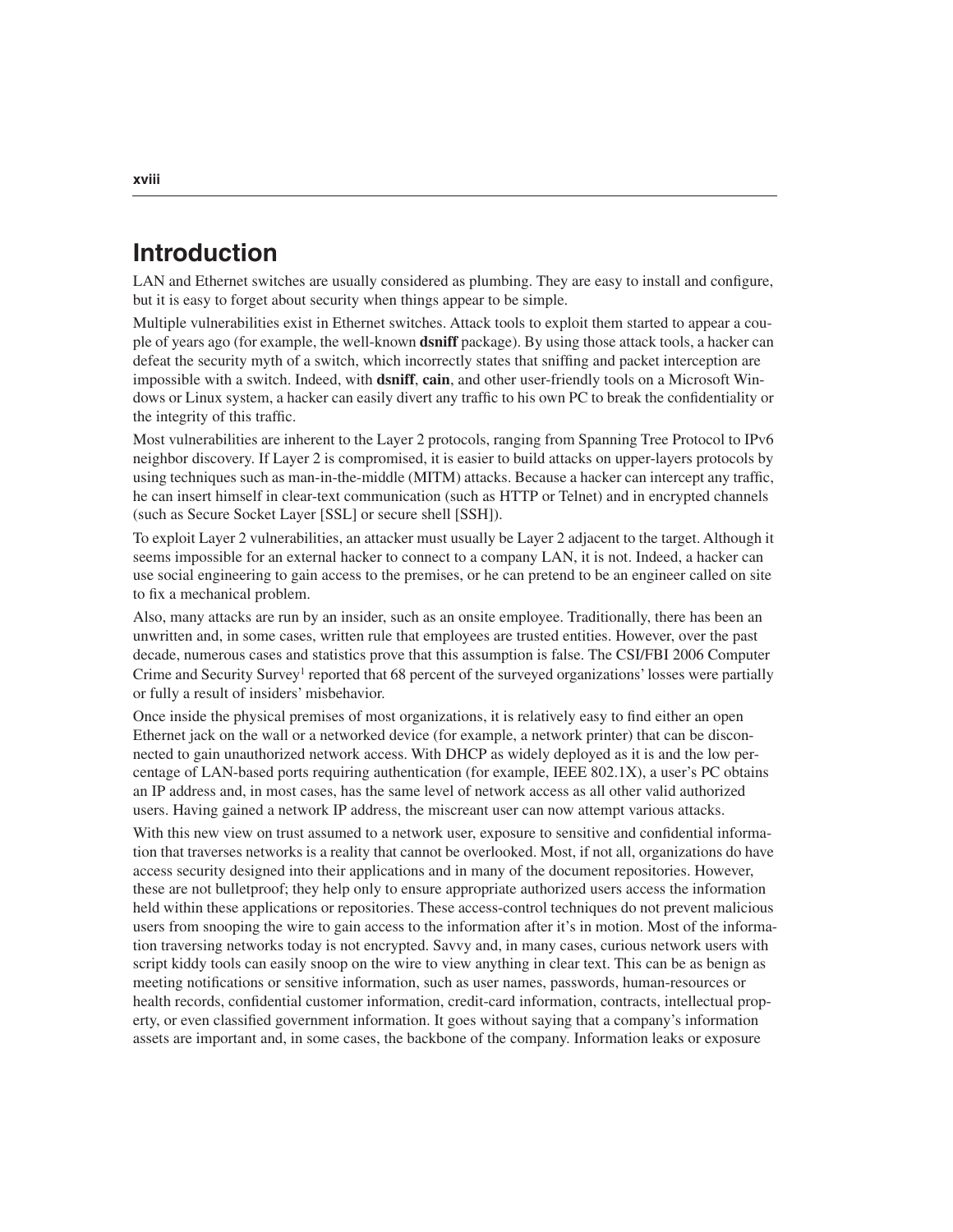can be extremely detrimental and, in some cases, cause significant financial repercussions. Companies can lose their reputations and, in turn, lose a loyal customer base overnight.

The knowledge base required to snoop the wire has dramatically changed over the last decade with the rise of tools designed to expose or take advantage of weaknesses of networking protocols such as Yersinia and Cain. These tools are in many cases context sensitive and embody help menus making eavesdropping, tampering, and replay of information traversing our networks more widely prevalent. Equally, once a user has access; they can exploit vulnerabilities in the operating systems and applications to either gain access or tamper with information to cause a denial of services.

On the other hand, Ethernet switches and specific protocols and features can *augment the security posture* of a LAN environment with user identification, wire speed security policy enforcement, Layer 2 encryption, and so on.

### **Goals and Methods**

When talking about vulnerabilities in a switch-based network, the approach is first to describe the protocol, to list the vulnerabilities, and to explain how to prevent or mitigate those vulnerabilities. Because this book also covers techniques to increase a network's security by using extra features, those features are described and case scenarios are given. When necessary, configuration examples or screen shots are provided.

## **Who Should Read This Book?**

This book's primary audience is network architects with knowledge of Ethernet switching techniques and the basics of security.

This book's secondary audience is security officers. You need to have a bare-minimum understanding of networking but, because this book explains all vulnerabilities and prevention techniques in detail, readers do not have to be an expert in Ethernet switches.

Both enterprises and service providers will find useful information in this book.

## **How This Book Is Organized**

This book is organized into four distinct parts:

**Part I, "Vulnerabilities and Mitigation Techniques."** Detailed explanation of several vulnerabilities in Layer 2 protocols and how to prevent all attacks against those vulnerabilities.

Within Part I, each chapter's structure is similar. It always starts with a description of the protocol and then gives a detailed explanation of this protocol's vulnerabilities. It concludes with prevention or mitigation techniques.

• **Chapter 1, "Introduction to Security,"** introduces security to networking people. Concepts such as confidentiality, integrity, and availability are defined. Encryption mechanisms and other cryptosystems are explained.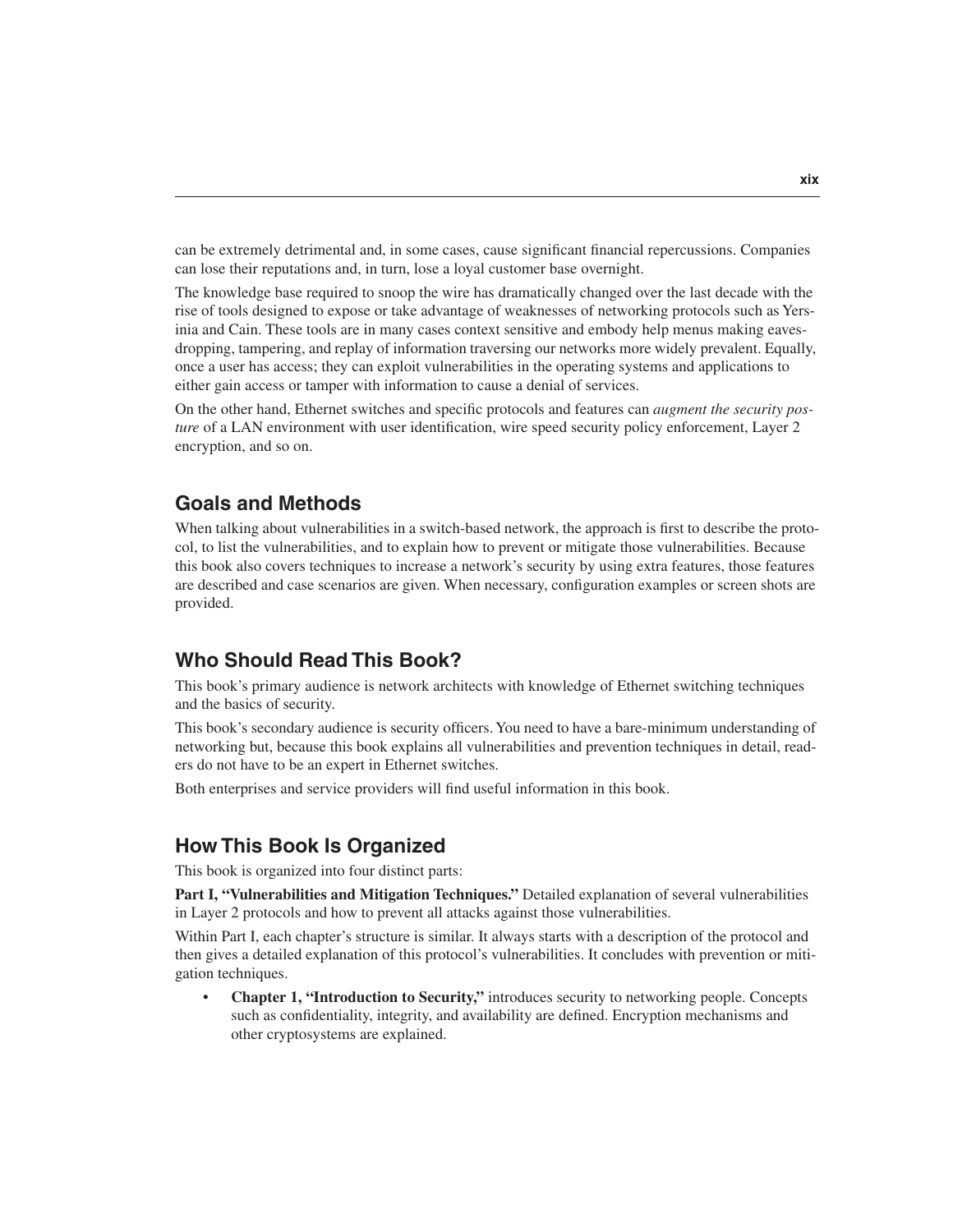- **Chapter 2, "Defeating a Learning Bridge's Forwarding Process,"** focuses on the IEEE 802.1d bridge's learning process and on content-addressable memory (CAM), which forwards Ethernet frames to their intended destination. This process is vulnerable and a mitigation technique, called port security, is presented.
- **Chapter 3, "Attacking the Spanning Tree Protocol,"** shows that IEEE 802.1D spanning tree can be attacked, but you can prevent those attacks with features such as bridge protocol data unit (BPDU) guard and root guard.
- **Chapter 4, "Are VLANs Safe?,"** covers the IEEE 802.1Q VLAN tags. It destroys the myth that VLANs are isolated with the default configuration. The attack is presented, and a secure configuration is explained so that the myth becomes a reality (for example, no one can jump from one VLAN to another one).
- **Chapter 5, "Leveraging DHCP Weaknesses,"** explains some vulnerabilities in DHCP and how to prevent a rogue DHCP server in a network with a feature called DHCP snooping.
- **Chapter 6, "Exploiting IPv4 ARP,"** starts with an explanation of an Address Resolution Protocol (ARP) vulnerability called ARP spoofing. It shows how DHCP snooping can be leveraged with DAI to block this attack.
- **Chapter 7, "Exploiting IPv6 Neighbor Discovery and Router Advertisement,"** is more forward thinking because it discusses IPv6's new auxiliary protocols: neighbor discovery and router advertisement. These protocols have inherent weaknesses that are addressed by a new protocol: secure neighbor discovery.
- **Chapter 8, "What About Power over Ethernet?,"** describes what Power over Ethernet is and whether vulnerabilities exist in this feature.
- **Chapter 9, "Is HSRP Resilient?,"** talks about the high-availability protocol Hot Standby Routing Protocol (HSRP). HSRP's vulnerabilities are explained and mitigation techniques are presented.
- **Chapter 10, "Can We Bring VRRP Down?,"** does the same analysis for the standard-based Virtual Router Redundancy Protocol (VRRP): description, vulnerabilities, and mitigation techniques.
- **Chapter 11, "Information Leaks with Cisco Ancillary Protocols,"** provides information about all ancillary protocols, such as Cisco Discovery Protocol (CDP).

**Part II, "How Can a Switch Sustain a Denial of Service Attack?"** In-depth presentation of DoS attacks: how to detect and mitigate them.

- **Chapter 12, "Introduction to Denial of Service Attacks,"** introduces DoS attacks, where they come from, and their net effect on a network.
- **Chapter 13, "Control Plane Policing,"** focuses on the control plane (which is the plane where routing and management protocols are running). Because it can be attacked, it must be protected. Control plane policing is shown to be the best technique to achieve protection.